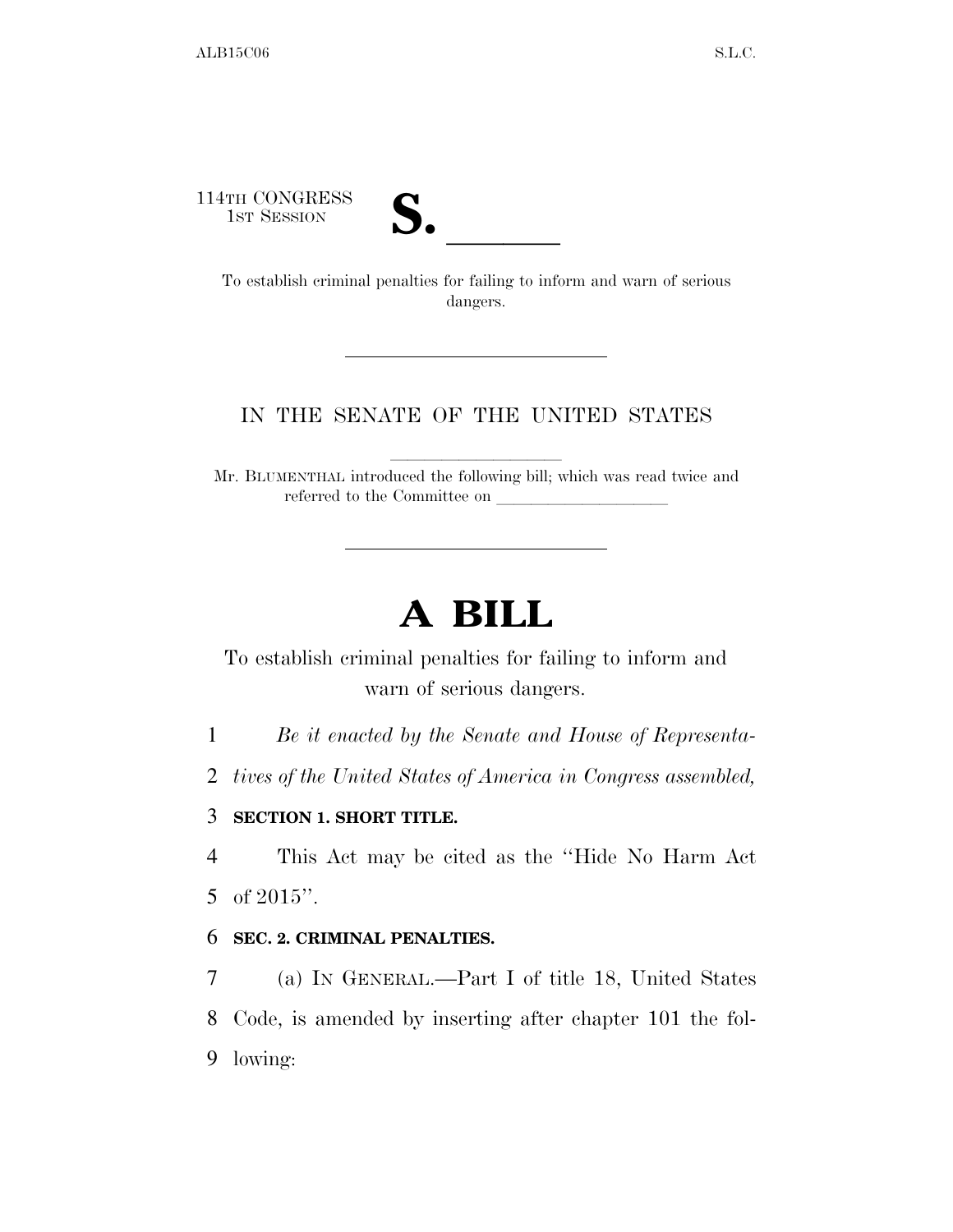## **''CHAPTER 101A—REPORTING STANDARDS**

''Sec. ''2081. Definitions. ''2082. Failure to inform and warn. ''2083. Relationship to existing law.

### **''§ 2081. Definitions**

''In this chapter—

| $\overline{4}$ | $\lq(1)$ the term 'appropriate Federal agency'              |
|----------------|-------------------------------------------------------------|
| 5              | means an agency with jurisdiction over a covered            |
| 6              | product, covered service, or business practice;             |
| 7              | $(2)$ the term 'business entity' means a cor-               |
| 8              | poration, company, association, firm, partnership,          |
| 9              | sole proprietor, or other business entity;                  |
| 10             | $\cdot\cdot$ (3) the term 'business practice' means a meth- |
| 11             | od or practice of-                                          |
| 12             | "(A) manufacturing, assembling, design-                     |
| 13             | ing, researching, importing, or distributing a              |
| 14             | covered product;                                            |
| 15             | "(B) conducting, providing, or preparing                    |
| 16             | to provide a covered service; or                            |
| 17             | "(C) otherwise carrying out business oper-                  |
| 18             | ations relating to covered products or covered              |
| 19             | services;                                                   |
| 20             | $\lq(4)$ the term 'covered product' means a prod-           |
| 21             | uct manufactured, assembled, designed, researched,          |
| 22             | imported, or distributed by a business entity that en-      |
| 23             | ters interstate commerce;                                   |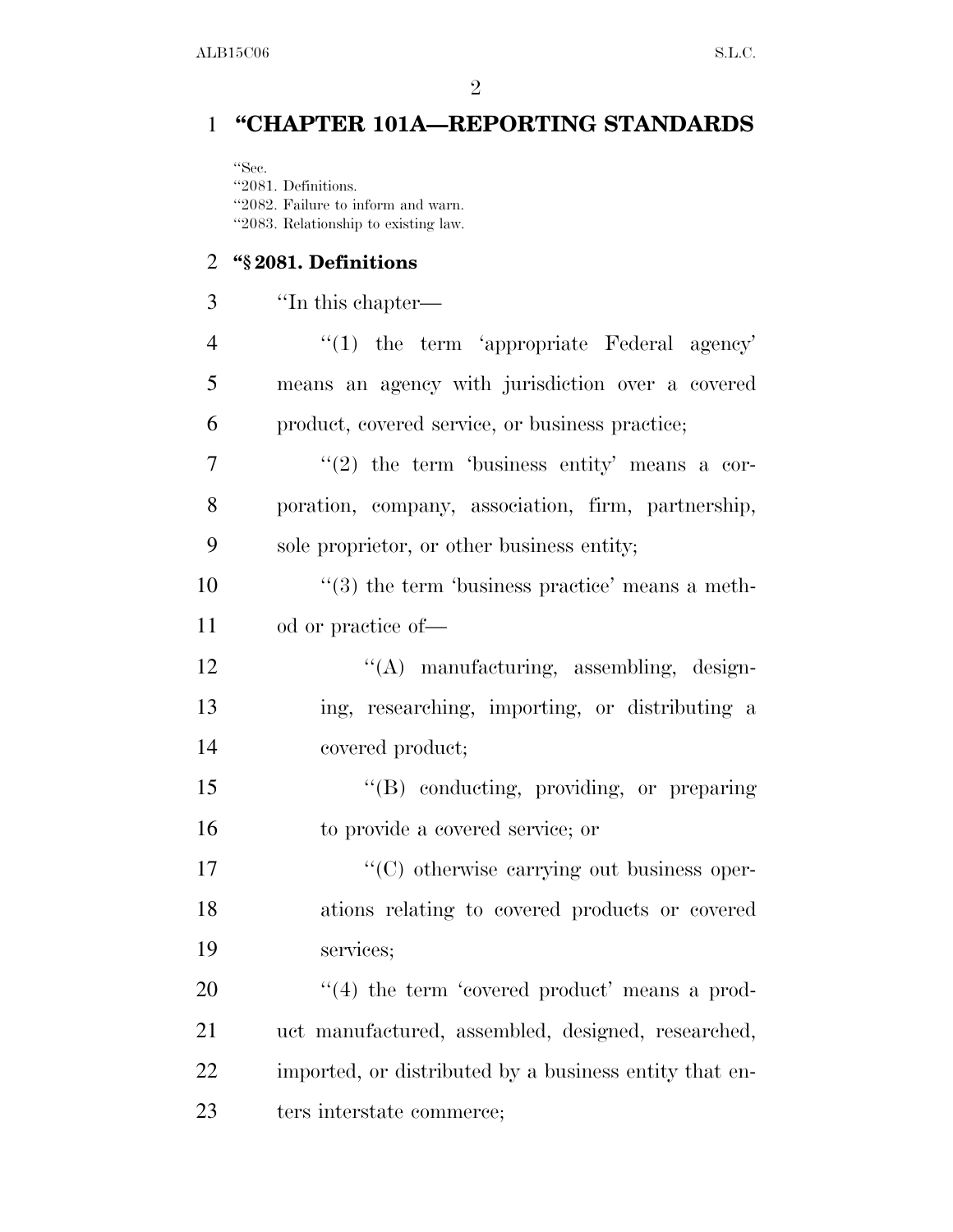| $\mathbf{1}$   | $\lq(5)$ the term 'covered service' means a service           |
|----------------|---------------------------------------------------------------|
| $\overline{2}$ | conducted or provided by a business entity that en-           |
| 3              | ters interstate commerce;                                     |
| $\overline{4}$ | $\cdot\cdot\cdot(6)$ the term 'responsible corporate officer' |
| 5              | means a person who-                                           |
| 6              | $\lq\lq$ is an employer, director, or officer of              |
| $\overline{7}$ | a business entity;                                            |
| 8              | $\lq\lq$ . Thus the responsibility and authority,             |
| 9              | by reason of his or her position in the business              |
| 10             | entity and in accordance with the rules or prac-              |
| 11             | tice of the business entity, to acquire knowledge             |
| 12             | of any serious danger associated with a covered               |
| 13             | product (or component of a covered product),                  |
| 14             | covered service, or business practice of the busi-            |
| 15             | ness entity; and                                              |
| 16             | "(C) has the responsibility, by reason of                     |
| 17             | his or her position in the business entity, to                |
| 18             | communicate information about the<br>serious                  |
| 19             | danger to-                                                    |
| 20             | "(i) an appropriate Federal agency;                           |
| 21             | "(ii) employees of the business entity;                       |
| 22             | <b>or</b>                                                     |
| 23             | "(iii) individuals, other than employ-                        |
| 24             | ees of the business entity, who may be ex-                    |
| 25             | posed to the serious danger;                                  |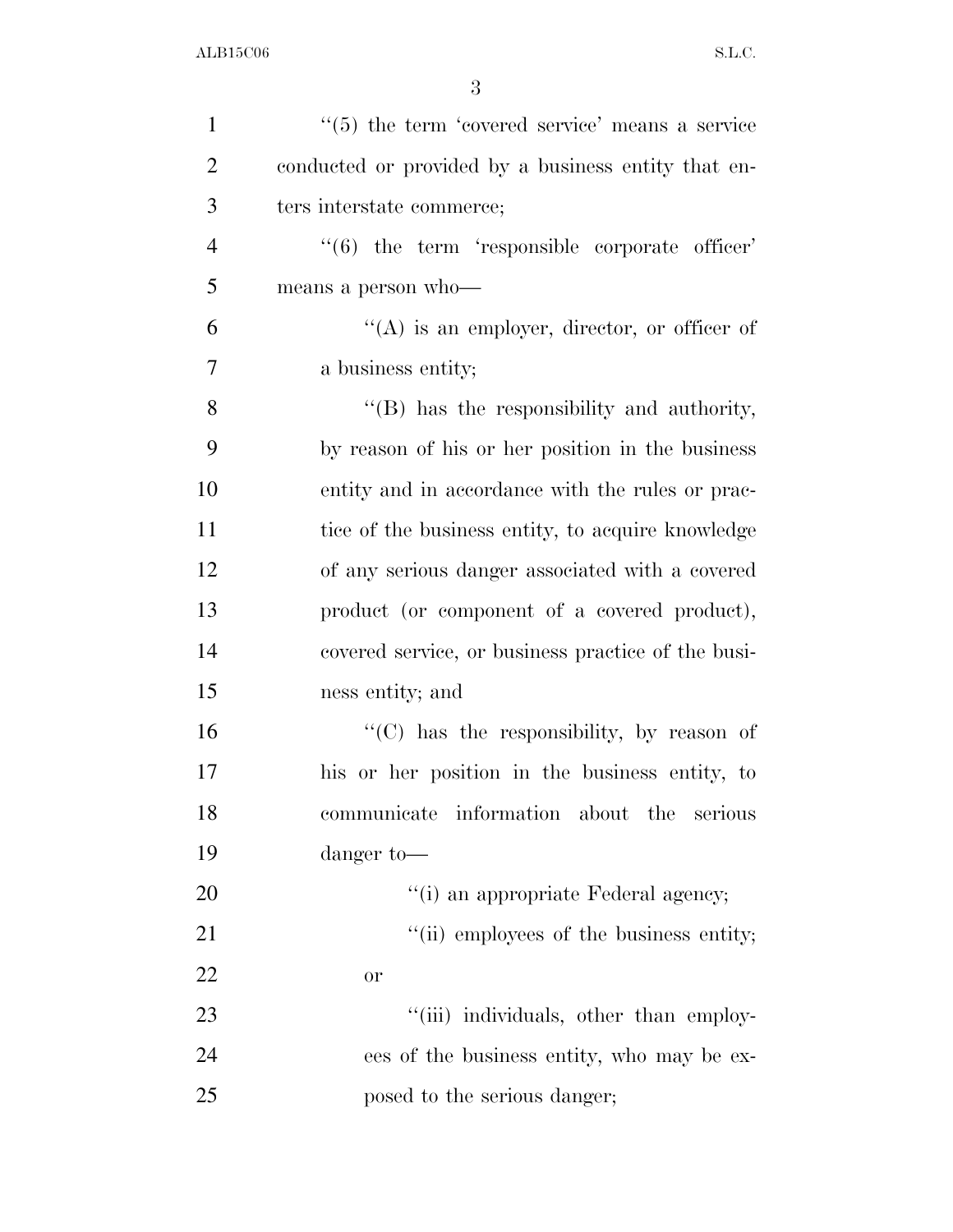| $\mathbf{1}$   | $\lq(7)$ the term 'serious bodily injury' means an            |
|----------------|---------------------------------------------------------------|
| $\overline{2}$ | impairment of the physical condition of an indi-              |
| 3              | vidual, including as a result of trauma, repetitive           |
| $\overline{4}$ | motion, or disease, that—                                     |
| 5              | "(A) creates a substantial risk of death; or                  |
| 6              | $\lq\lq(B)$ causes—                                           |
| $\overline{7}$ | "(i) serious permanent disfigurement;                         |
| 8              | "(ii) unconsciousness;                                        |
| 9              | "(iii) extreme pain; or                                       |
| 10             | "(iv) permanent or protracted loss or                         |
| 11             | impairment of the function of any bodily                      |
| 12             | member, organ, bodily system, or mental                       |
| 13             | faculty;                                                      |
| 14             | $\lq(8)$ the term 'serious danger' means a danger,            |
| 15             | not readily apparent to a reasonable person, that the         |
| 16             | normal or reasonably foreseeable use of, or the expo-         |
| 17             | sure of an individual to, a covered product, covered          |
| 18             | service, or business practice has an imminent risk of         |
| 19             | causing death or serious bodily injury to an indi-            |
| 20             | vidual; and                                                   |
| 21             | $\cdot\cdot\cdot(9)$ the term 'warn affected employees' means |
| 22             | take reasonable steps to give, to each individual who         |
|                |                                                               |
| 23             | is exposed or may be exposed to a serious danger in           |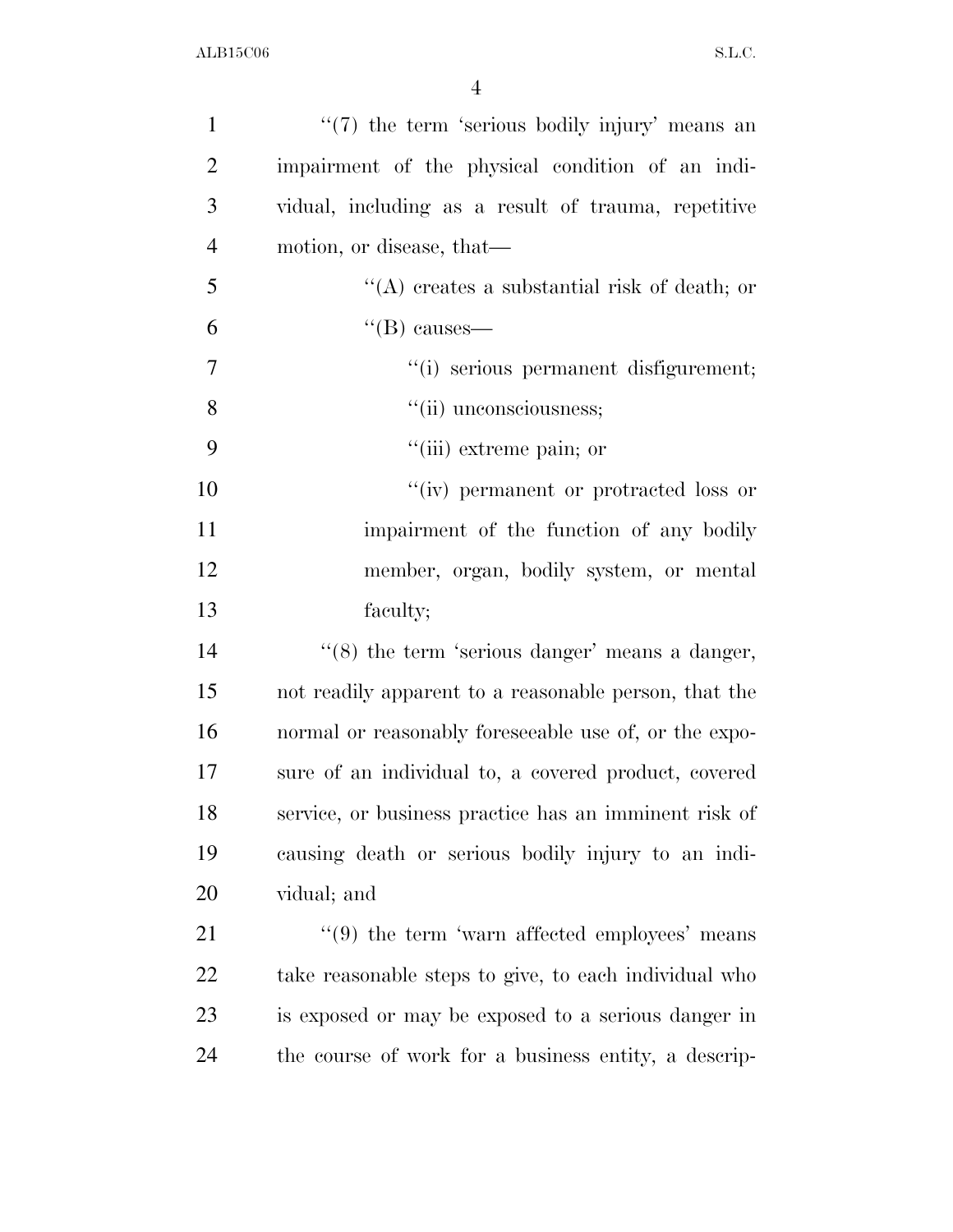tion of the serious danger that is sufficient to make the individual aware of the serious danger.

### **''§ 2082. Failure to inform and warn**

 ''(a) REQUIREMENT.—After acquiring actual knowl- edge of a serious danger associated with a covered product (or component of a covered product), covered service, or business practice of a business entity, a business entity and any responsible corporate officer with respect to the covered product, covered service, or business practice, shall—

 $\binom{11}{1}$  as soon as practicable and not later than 24 hours after acquiring such knowledge, verbally inform an appropriate Federal agency of the serious danger, unless the business entity or responsible cor- porate officer has actual knowledge that an appro-priate Federal agency has been so informed;

 $\frac{17}{2}$  not later than 15 days after acquiring such knowledge, inform an appropriate Federal agency in writing of the serious danger, unless the business entity or responsible corporate officer has actual knowledge than an appropriate Federal agency has been so informed;

23 ''(3) as soon as practicable, warn affected em-ployees in writing, unless the business entity or re-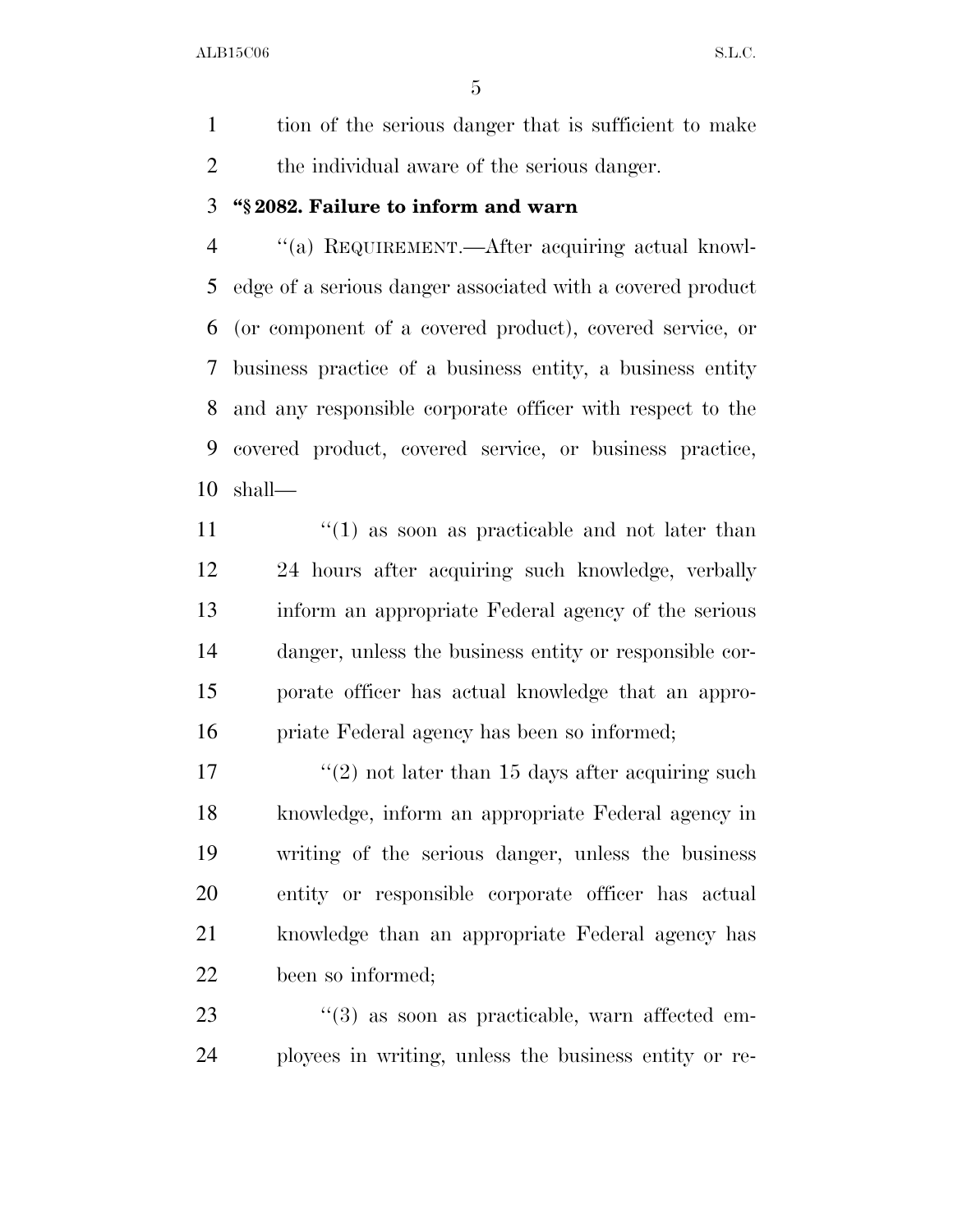| $\mathbf{1}$   | sponsible corporate officer has actual knowledge that   |
|----------------|---------------------------------------------------------|
| $\overline{2}$ | affected employees have been so warned; and             |
| 3              | $\cdot$ (4) as soon as practicable, inform individuals, |
| $\overline{4}$ | other than affected employees, who may be exposed       |
| 5              | to the serious danger of the serious danger if such     |
| 6              | individuals can reasonably be identified, unless the    |
| 7              | business entity or responsible corporate officer has    |
| 8              | actual knowledge that such individuals have been        |
| 9              | warned.                                                 |
| 10             | $``$ (b) PENALTY.—                                      |
| 11             | " $(1)$ IN GENERAL.—Whoever knowingly violates          |
| 12             | subsection (a) shall be fined under this title, impris- |
| 13             | oned for not more than 5 years, or both.                |
| 14             | "(2) PROHIBITION OF PAYMENT BY BUSINESS                 |
| 15             | ENTITIES.—If a final judgment is rendered and a         |
| 16             | fine is imposed on an individual under this sub-        |
| 17             | section, the fine may not be paid, directly or indi-    |
| 18             | rectly, out of the assets of any business entity on be- |
| 19             | half of the individual.                                 |
| 20             | "(c) CIVIL ACTION TO PROTECT AGAINST RETALIA-           |
| 21             | TION.                                                   |
| 22             | "(1) PROHIBITION.—It shall be unlawful to               |
| 23             | knowingly discriminate against any person in the        |
| 24             | terms or conditions of employment, in retention in      |
| 25             | employment, or in hiring because the person in-         |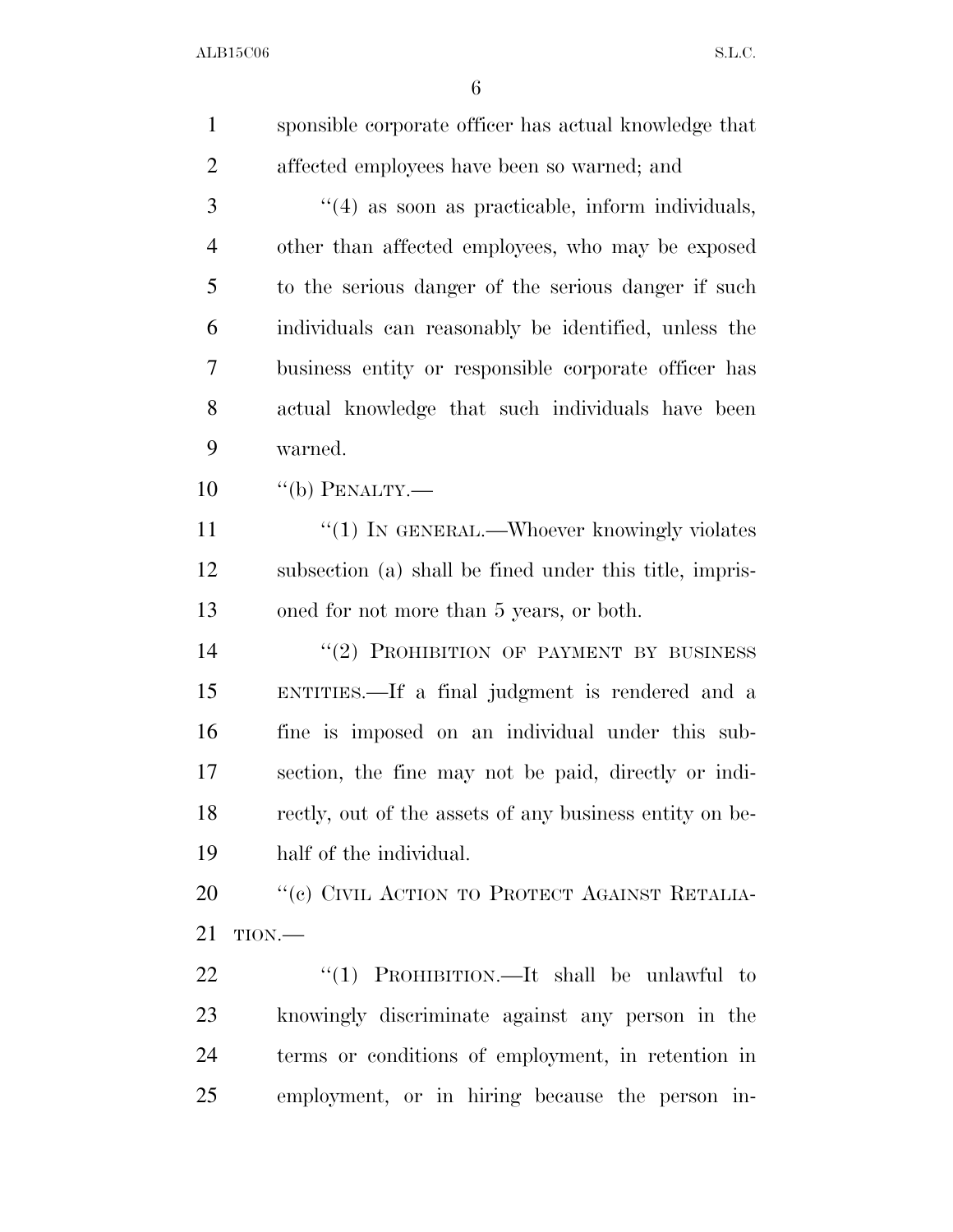| $\mathbf{1}$   | formed a Federal agency, warned employees, or in-      |
|----------------|--------------------------------------------------------|
| $\overline{2}$ | formed other individuals of a serious danger associ-   |
| 3              | ated with a covered product, covered service, or busi- |
| $\overline{4}$ | ness practice, as required under this section.         |
| 5              | $``(2)$ ENFORCEMENT ACTION.—                           |
| 6              | "(A) IN GENERAL.—A person who alleges                  |
| 7              | discharge or other discrimination by any person        |
| 8              | in violation of paragraph (1) may seek relief          |
| 9              | under paragraph $(3)$ , by-                            |
| 10             | $``(i)$ filing a complaint with the Sec-               |
| 11             | retary of Labor; or                                    |
| 12             | "(ii) if the Secretary has not issued a                |
| 13             | final decision within 180 days of the filing           |
| 14             | of the complaint and there is no showing               |
| 15             | that such delay is due to the bad faith of             |
| 16             | the claimant, bringing an action at law or             |
| 17             | equity for de novo review in the appro-                |
| 18             | priate district court of the United States,            |
| 19             | which shall have jurisdiction over such an             |
| 20             | action without regard to the amount in                 |
| 21             | controversy.                                           |
| 22             | $\lq\lq (B)$ PROCEDURE.—                               |
| 23             | "(i) IN GENERAL.—An action under                       |
| 24             | subparagraph $(A)(i)$ shall be governed                |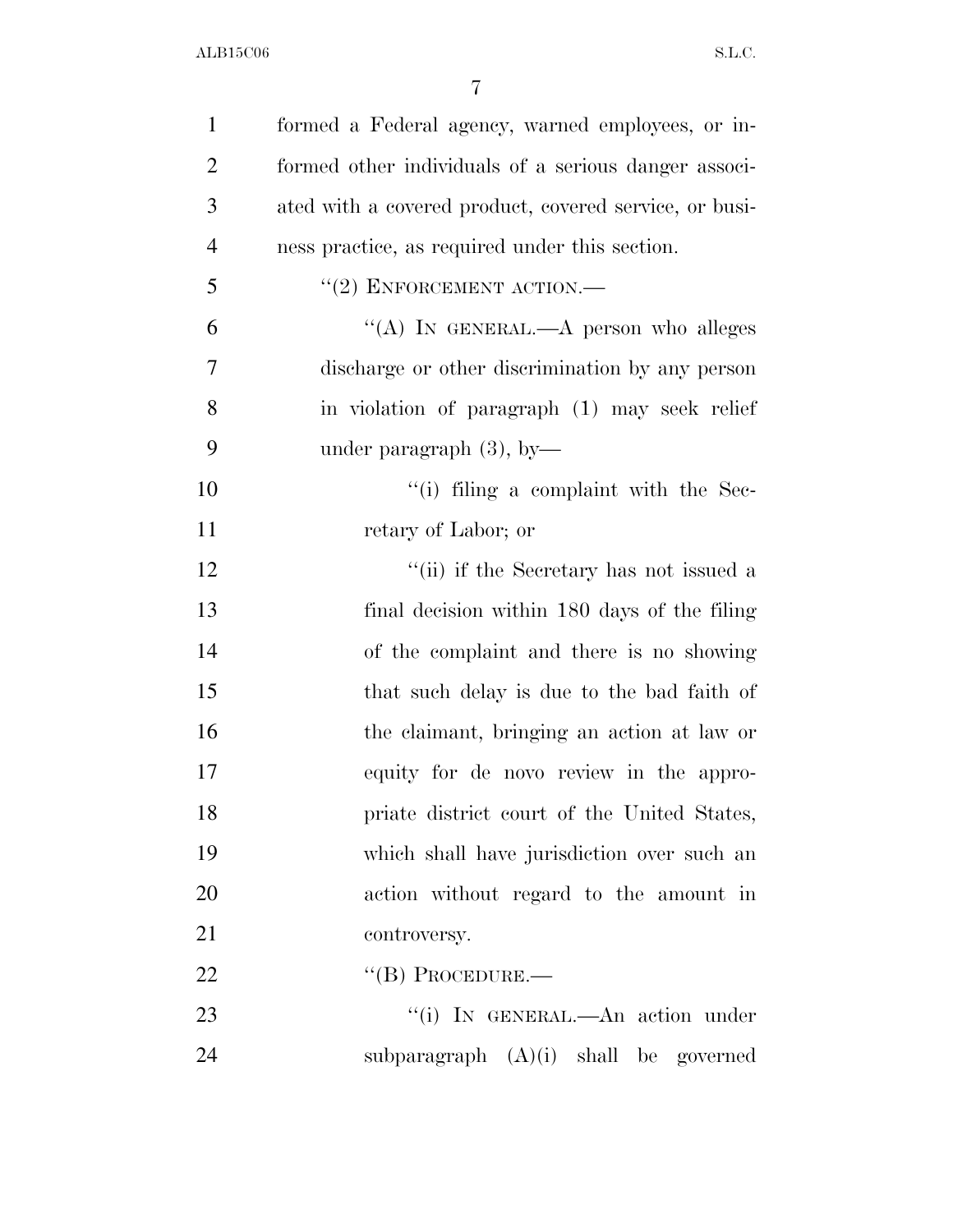| $\mathbf{1}$   | under the rules and procedures set forth in       |
|----------------|---------------------------------------------------|
| $\overline{2}$ | section $42121(b)$ of title 49.                   |
| 3              | "(ii) EXCEPTION.—Notification made                |
| $\overline{4}$ | under section $42121(b)(1)$ of title 49 shall     |
| 5              | be made to the person named in the com-           |
| 6              | plaint and to the employer.                       |
| $\overline{7}$ | "(iii) BURDENS OF PROOF.—An ac-                   |
| 8              | tion brought under subparagraph $(A)(ii)$         |
| 9              | shall be governed by the legal burdens of         |
| 10             | proof set forth in section $42121(b)$ of title    |
| 11             | 49.                                               |
| 12             | "(iv) STATUTE OF LIMITATIONS.—An                  |
| 13             | action under subparagraph (A) shall be            |
| 14             | commenced not later than 180 days after           |
| 15             | the date on which the violation occurs, or        |
| 16             | after the date on which the employee be-          |
| 17             | came aware of the violation.                      |
| 18             | "(v) JURY TRIAL.—A party to an ac-                |
| 19             | tion brought under subparagraph $(A)(ii)$         |
| 20             | shall be entitled to trial by jury.               |
| 21             | $(3)$ REMEDIES.—                                  |
| 22             | (4)<br>IN GENERAL.—An employee pre-               |
| 23             | vailing in any action under paragraph $(2)(A)$    |
| 24             | shall be entitled to all relief necessary to make |
| 25             | the employee whole.                               |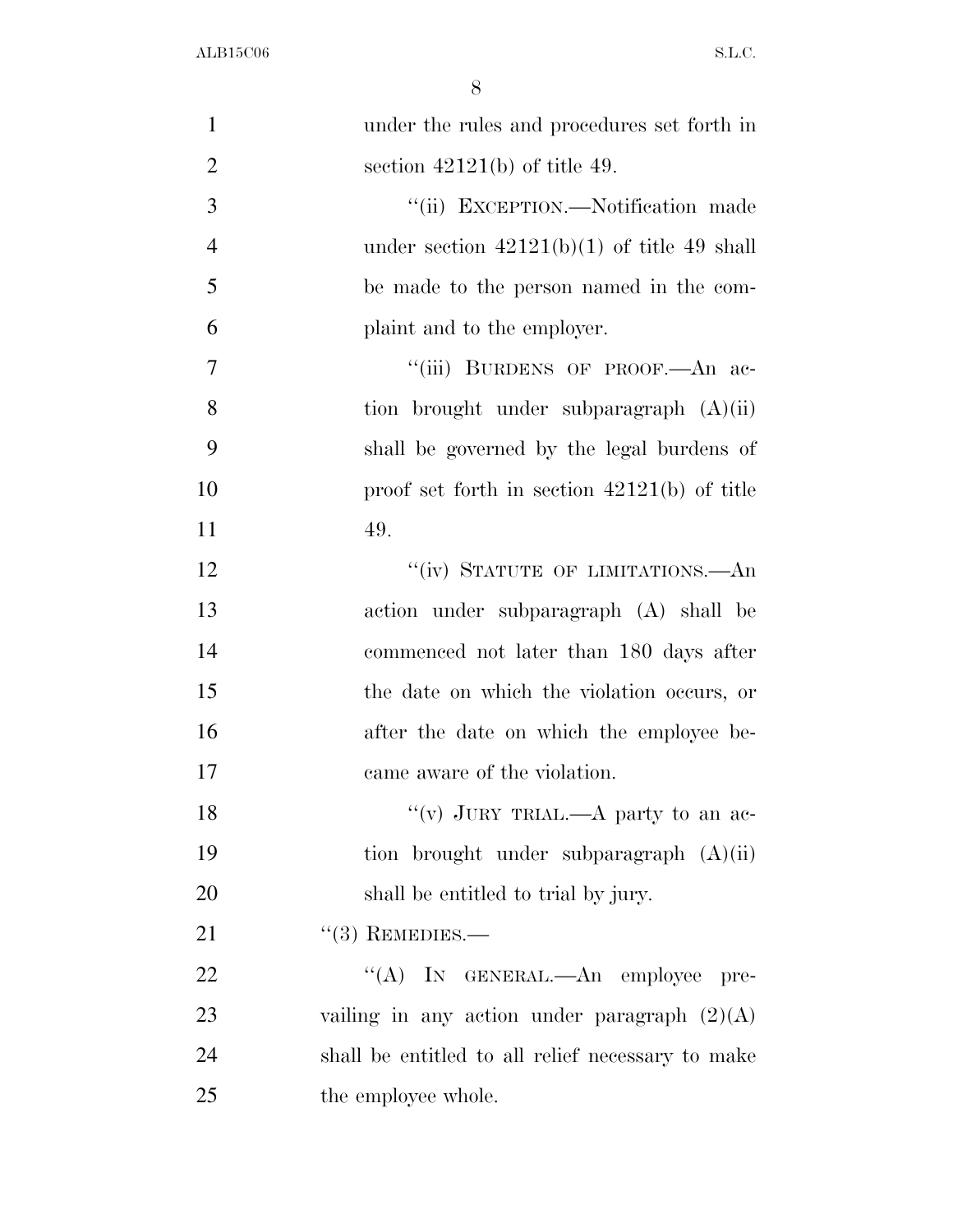| $\mathbf{1}$   | "(B) COMPENSATORY DAMAGES.-Relief                    |
|----------------|------------------------------------------------------|
| $\overline{2}$ | for any action under subparagraph (A) shall in-      |
| 3              | clude-                                               |
| $\overline{4}$ | "(i) reinstatement with the same se-                 |
| 5              | niority status that the employee would               |
| 6              | have had, but for the discrimination;                |
| $\overline{7}$ | "(ii) the amount of back pay, with in-               |
| 8              | terest; and                                          |
| 9              | "(iii) compensation for any special                  |
| 10             | damages sustained as a result of the dis-            |
| 11             | crimination, including litigation costs, ex-         |
| 12             | pert witness fees, and reasonable attorney           |
| 13             | fees.                                                |
| 14             | "(4) RIGHTS RETAINED BY EMPLOYEE.—Noth-              |
| 15             | ing in this subsection shall be deemed to diminish   |
| 16             | the rights, privileges, or remedies of any employee  |
| 17             | under any Federal or State law, or under any collec- |
| 18             | tive bargaining agreement.                           |
| 19             | "(5) NONENFORCEABILITY OF CERTAIN PROVI-             |
| 20             | SIONS WAIVING RIGHTS AND REMEDIES OR REQUIR-         |
| 21             | ING ARBITRATION OF DISPUTES.-                        |
| 22             | "(A) WAIVER OF RIGHTS AND<br>REM-                    |
| 23             | EDIES.—The rights and remedies provided for          |
| 24             | in this subsection may not be waived by any          |
| 25             | agreement, policy form, or condition of employ-      |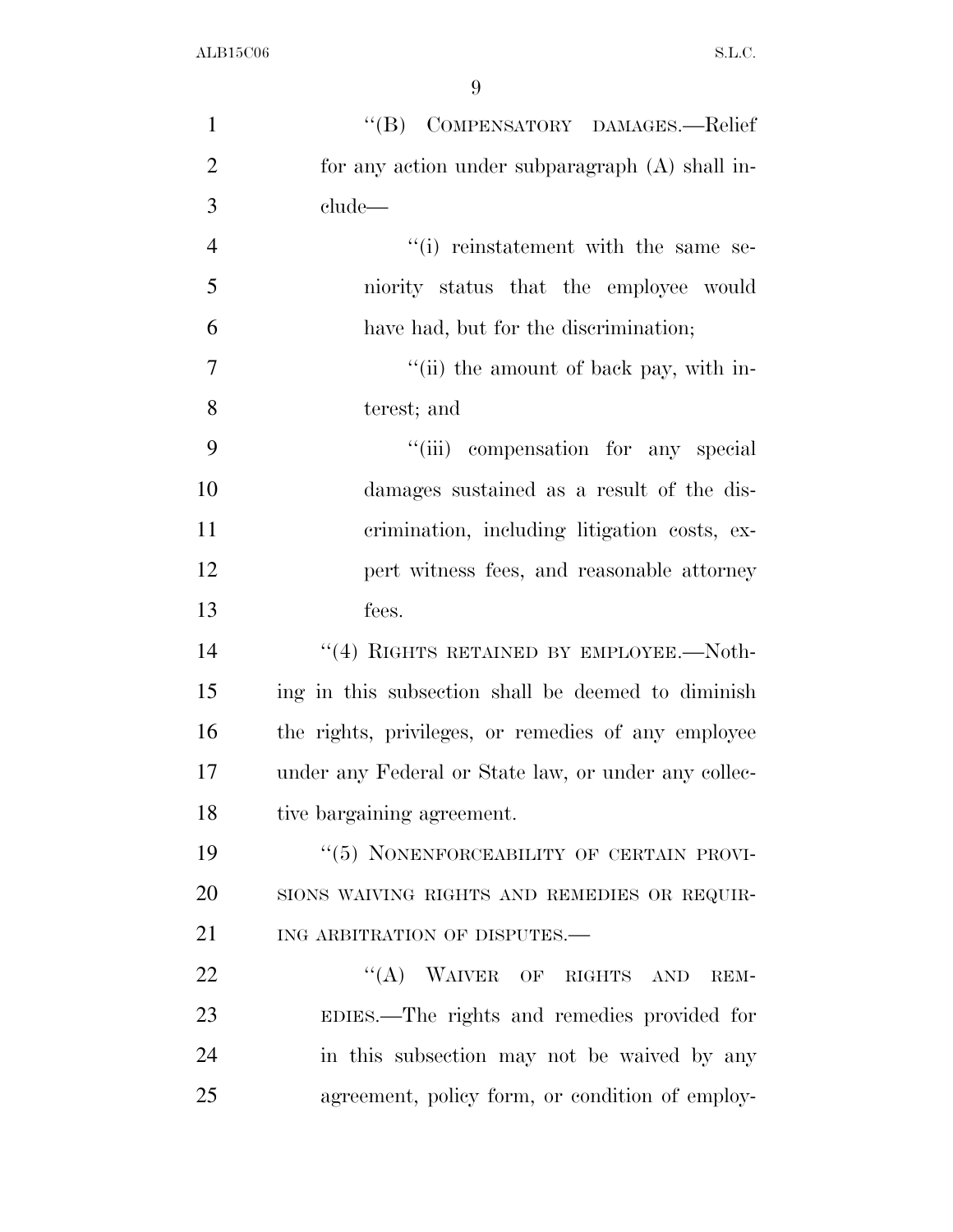ment, including by a predispute arbitration agreement.

3 "(B) PREDISPUTE ARBITRATION AGREE- MENTS.—No predispute arbitration agreement shall be valid or enforceable, if the agreement requires arbitration of a dispute arising under this subsection.

### **''§ 2083. Relationship to existing law**

9 ""(a) RIGHTS TO INTERVENE.—Nothing in this chap- ter shall be construed to limit the right of any individual or group of individuals to initiate, intervene in, or other- wise participate in any proceeding before a regulatory agency or court, nor to relieve any regulatory agency, court, or other public body of any obligation, or affect its discretion to permit intervention or participation by an in- dividual or a group or class of consumers, employees, or citizens in any proceeding or activity.

 ''(b) RULE OF CONSTRUCTION.—Nothing in this chapter shall be construed to—

20  $\frac{1}{20}$  (1) increase the time period for informing of a serious danger or other harm under any other pro-vision of law; or

23  $\frac{1}{2}$   $\frac{1}{2}$  limit or otherwise reduce the penalties for any violation of Federal or State law under any other provision of law.''.